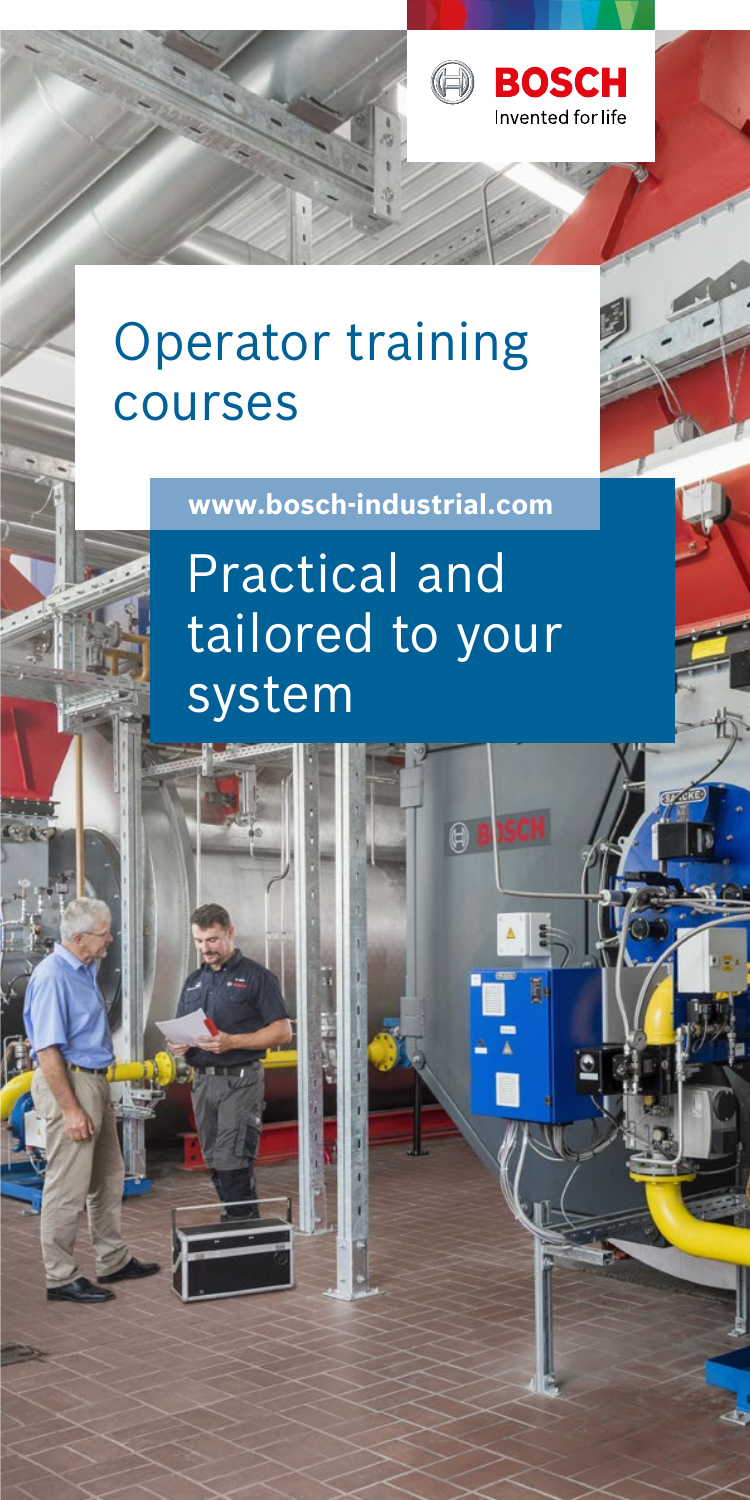

Improper operation of systems requiring mandatory supervision is the most common cause of personal injury and damage to property. Besides automated machinery and safety equipment, well-trained operating staff are vital to the safe operation of such systems.

## **On-site, personalised training**

Our operator training courses, held on your premises, are a fast, affordable and officially documented way of training your operating staff:

- ▶ On your premises no travel costs or travel time for your employees
- $\triangleright$  Right by your boiler system  $\overline{-}$  making direct reference to the processes and the technology installed
- $\blacktriangleright$  Hear it from the experts our service professionals boast extensive first-hand experience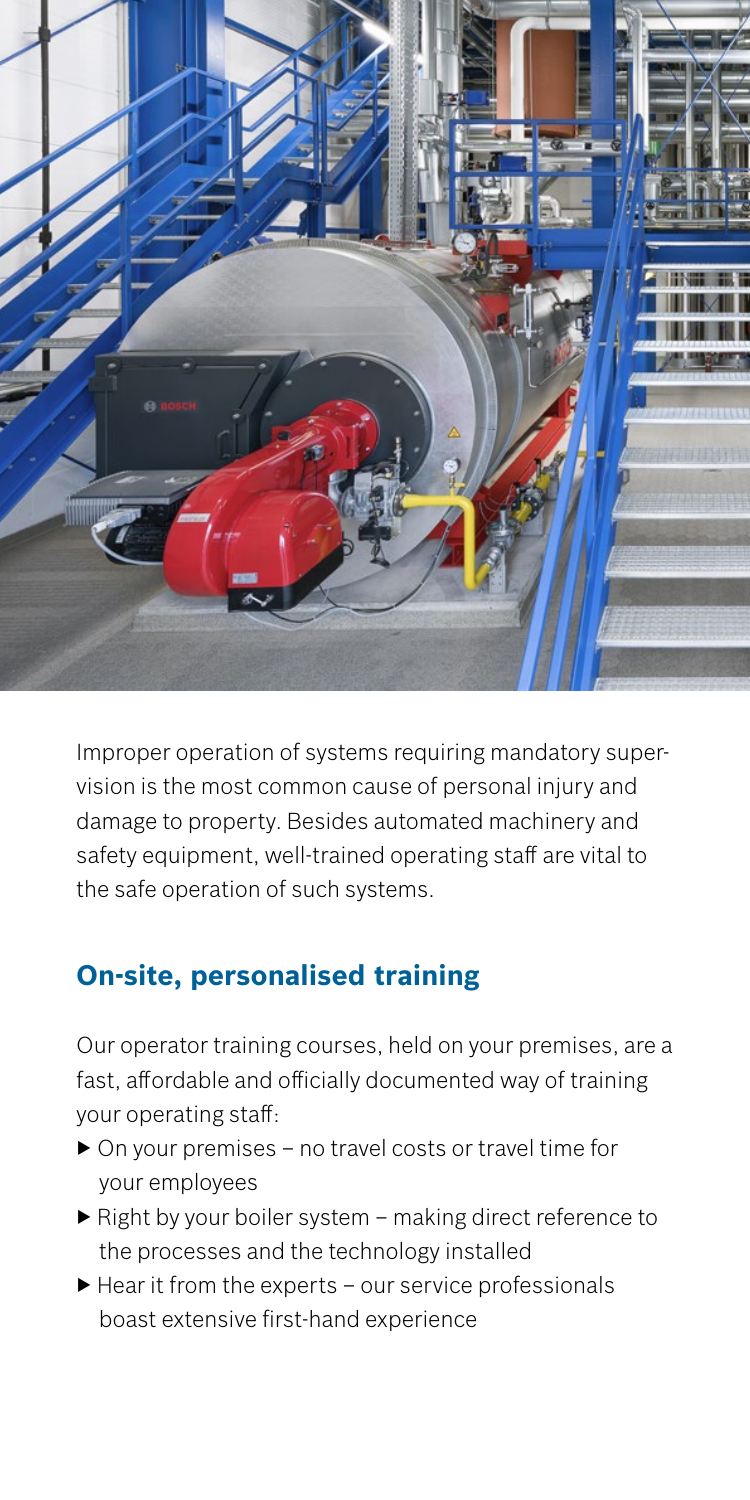

- ▶ A personalised certificate for your specific system and its components
- $\triangleright$  Suitable for up to eight people at once the entire operating team can be trained in one event
- ▶ Length of course: Two to three days, depending on the complexity of the system

### **Operate safely and efficiently**

Safety and efficiency go hand in hand when it comes to operating boiler systems. What's more, the gentle operation helps to extend the lifetime of the system and its components. For example, this means setting the water quality and control parameters during operation with care and precision can not only increase system availability but also reduce fuel demand at the same time.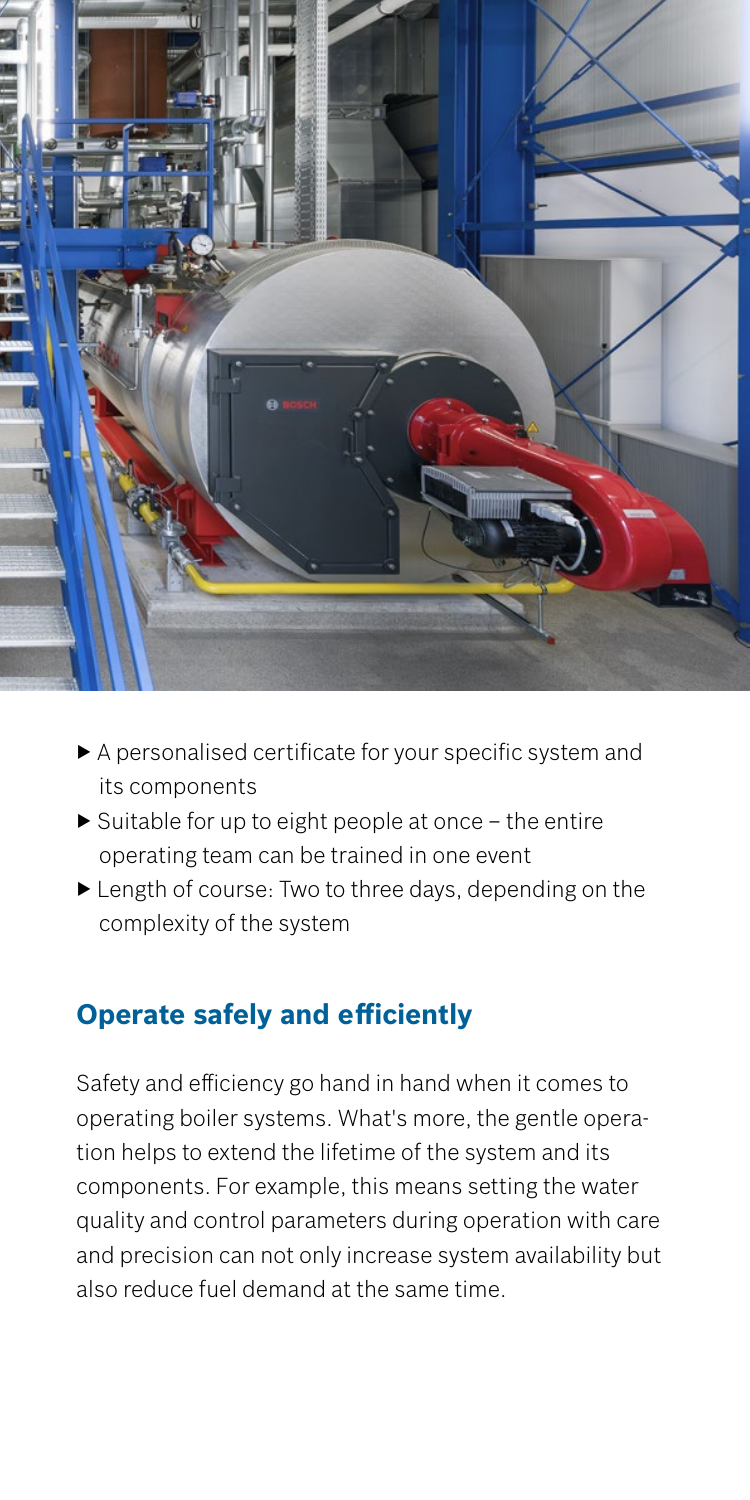# **The Bosch operator training course –**  effective, tailored, practical

The training course generally lasts two to three days, depending on the system in question and the existing knowledge of the participants. Example course structure:

- 1/2 day: Basic theory training the current state of technology I
- 1/2 day: Practical training completing an operating log as per the manufacturer's maintenance checklist
- 1/2 day: Basic theory training the current state of technology II
- 1/2 day: Practical training participants apply what they have learned, accompanied by the trainer

The training package includes documents for the trainees, certificates for up to eight participants and the trainer's full travel expenses.

Number of participants: Up to a maximum of eight Total cost: On request

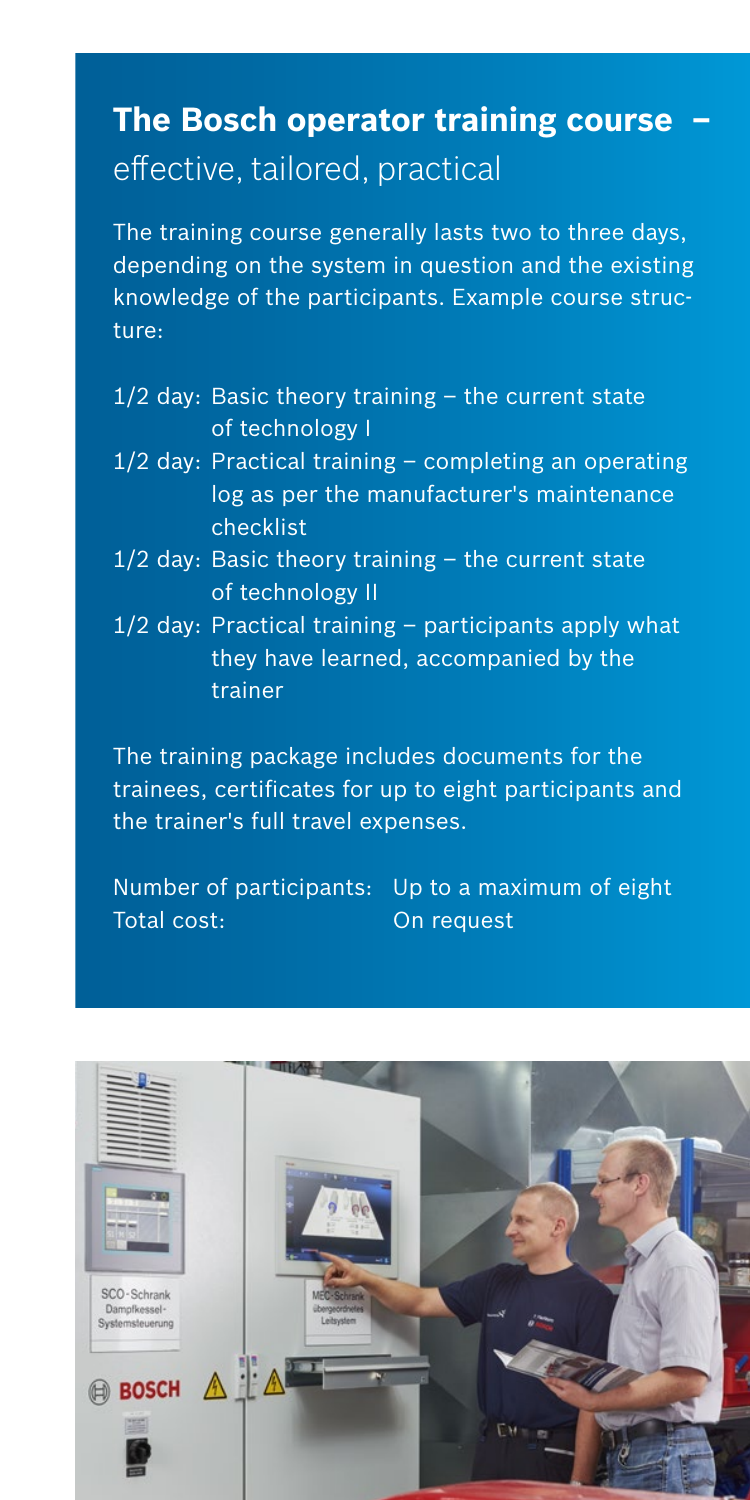## **Training content**

- ▶ The basics of industrial steam boilers
- ▶ Key operating instructions
- ▶ Health and safety at work regulation
- ▶ Boiler design and boiler equipment
- ▶ Control and safety technology
- ▶ The necessity of water treatment
- ▶ Water analysis
- ▶ Routine testing/monitoring
- ▶ Action in the event of a fault/emergency procedures
- ▶ Feed water treatment
- ▶ Condensate monitoring
- ▶ Boiler house components
- ▶ Maintenance and spare parts
- ▶ Practical training on the boiler system
	- ▶ Maintenance
	- ▶ Completing the operating log
	- ▶ Performance regulation
	- ▶ Level limiter (test)
	- ▶ Wet and dry conservation
- ▶ Active implementation of the training content on the system, under the trainer's supervision

The training course also takes into account the particulars of your specific system. The practical training on your specific system ensures your operating staff gain the maximum benefit for their everyday tasks.